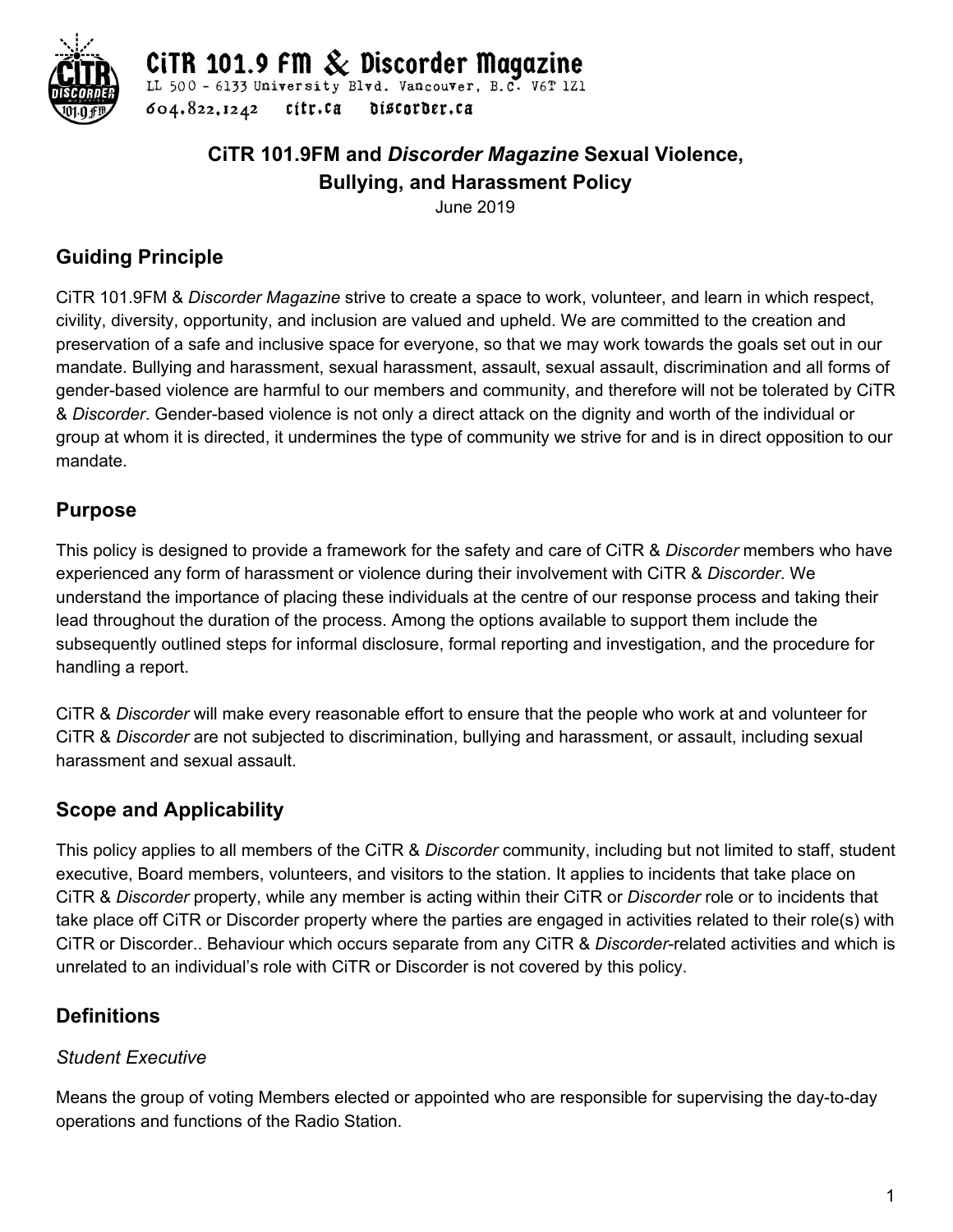### *Station Staff*

Means those individuals who are employed on a full-time or part-time basis.

#### *Voting Members*

Those members who are part-time or full-time students at the Vancouver campus of the University of British Columbia.

#### *Member of the CiTR &* Discorder *Community*

Includes volunteers, programmers, contributors and community members, staff, student executive, board members and visitors to CiTR & *Discorder*, as well as voting and non-voting members of CiTR & *Discorder*.

#### *Consent*

Consent means enthusiastic and freely given 'yes' to any sexual activity. Consent must be given during all sexual activity, even if consent has been given previously. Consent may be withdrawn at any time. Coercion does not equal consent. Sexual contact without consent is sexual assault. A person may be incapable of giving consent if:

- They are forced, threatened, intimidated, or coerced;
- They are sleeping, passed out, or unconscious;
- They are impaired as a result of alcohol or drugs;
- Their body language says no;
- They have a mental disability that does not permit them to give lawful consent;
- Consent is induced by someone abusing a position of power or authority over the person;
- They imply or state 'no' based on any of the above conditions

#### *Bullying and Harassment*

Bullying and Harassment means:

- Any inappropriate conduct or comment by a person towards an employee or volunteer that the person knew or reasonably ought to have known would cause that employee or volunteer to be humiliated or intimidated, or
- Any other form of unwelcome verbal or physical behaviour which by a reasonable standard would be expected to cause insecurity, discomfort, offence or humiliation to an employee or volunteer or group of employees or volunteers, and has the purpose or effect of interfering with their work performance or creating an intimidating, hostile or offensive work environment.

However, Bullying and Harassment excludes any reasonable action taken by an employer or supervisor relating to the management and direction of employees or volunteers or the place of employment.

#### *Harassment*

Harassment means any inappropriate or unwanted behaviour by one member or visitor of CiTR & *Discorder* towards another member or visitor. This can take the form of hostile or unwanted conduct, verbal comments,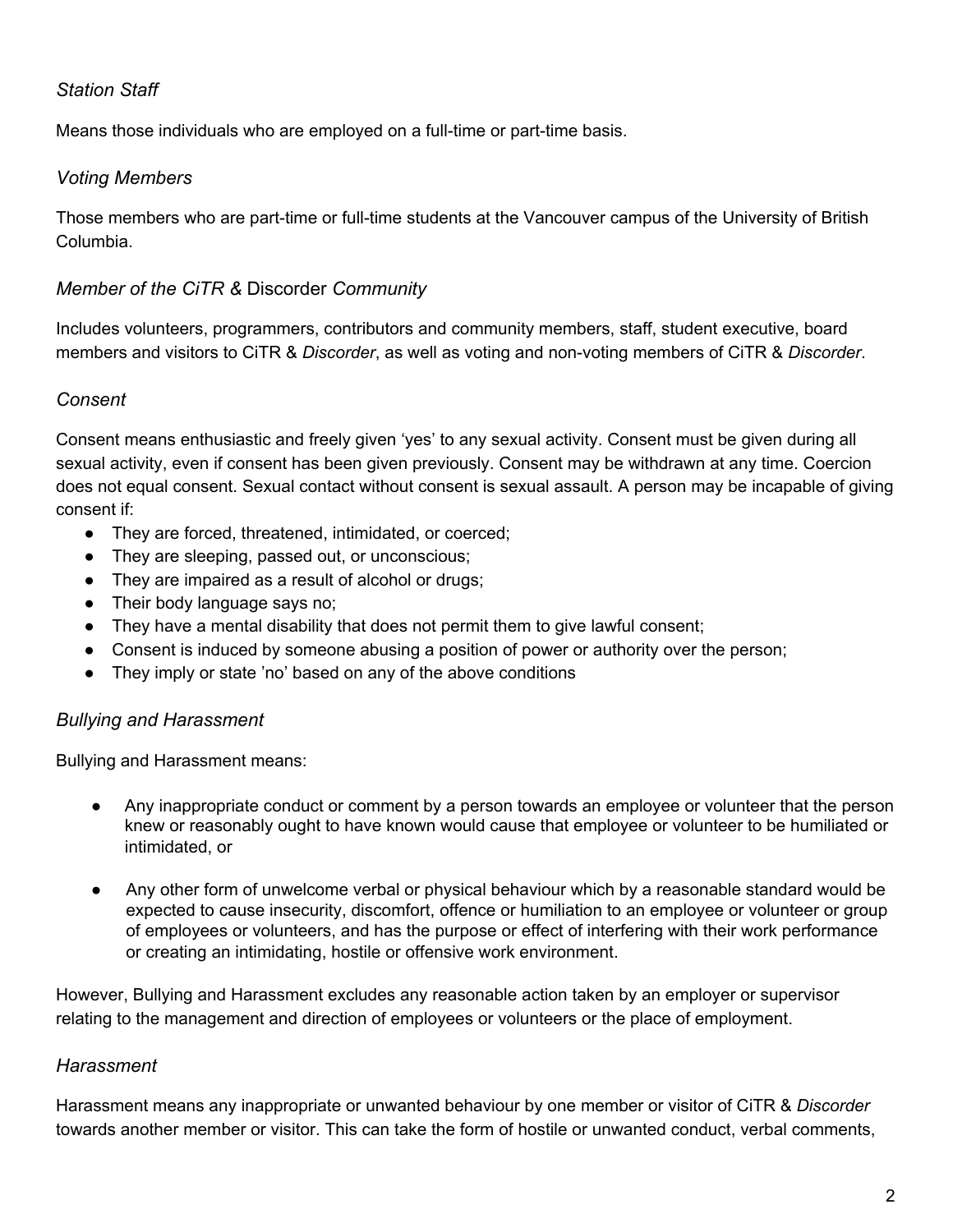actions, or gestures, which would affect the dignity or psychological or physical integrity of a member or visitor of CiTR & *Discorder* community and result in a harmful environment for such an individual.

### *Discrimination*

Discrimination means discrimination in employment or the provision of services based on a person's sex, race, colour, ancestry, place of origin, political belief, religion, marital status, family status, physical or mental disability, sexual orientation, gender identity or expression, age, or criminal conviction which is unrelated to the person's employment. Discrimination includes Sexual Harassment, as defined below.

## *Sexual Harassment*

Sexual Harassment means any inappropriate or unwanted comment or conduct of a sexual nature. This includes:

- Making unwelcome sexual advances, propositions, flirtations or unwelcome requests for or efforts to make social contact, including asking questions about sexual conduct or sexual orientation or engaging in rumours or gossip about such information;
- Making or threatening reprisals after a negative response to sexual advances
- Demands for sexual favours:
- Making comments about an individual's body, sexual experience, sexual orientation or sexual deficiencies or using sexually degrading or vulgar words to describe an individual or making derogatory sexual comments;
- Displaying or distributing sexually suggesting or gender-based objects, pictures posters, cartoons, letters or emails;
- Touching a person's body without consent, including massages or hugging;
- Leering at a person's body;
- Placing a condition of a sexual nature on employment or volunteering (including any opportunity for training or promotion), or on the provision of services;
- Unwelcome innuendos, remarks, or joking about a person's gender, gender identity or expression, sex (including pregnancy and breastfeeding) or sexual orientation;
- Threats of a sexual nature;
- Any other unwanted verbal or physical conduct of a sexual nature.

This list of examples is not exhaustive or exclusive, and any Harassment of a similar nature will be dealt with under this procedure.

### *Sexual Assault*

Sexual Assault means any unwanted act of a sexual nature, which can include unwanted kissing, touching, or sexual intercourse, or any sexual contact without freely given consent. Sexual assault can be committed by anyone.

## *Reporting Person*

Means a Member of the CiTR or *Discorder* Community who discloses or reports that another Member of the CiTR or *Discorder* Community violated this policy. A Reporting Person may be either a victim or target of the alleged behaviour, or they may be a person who has witnessed or observed the alleged behaviour.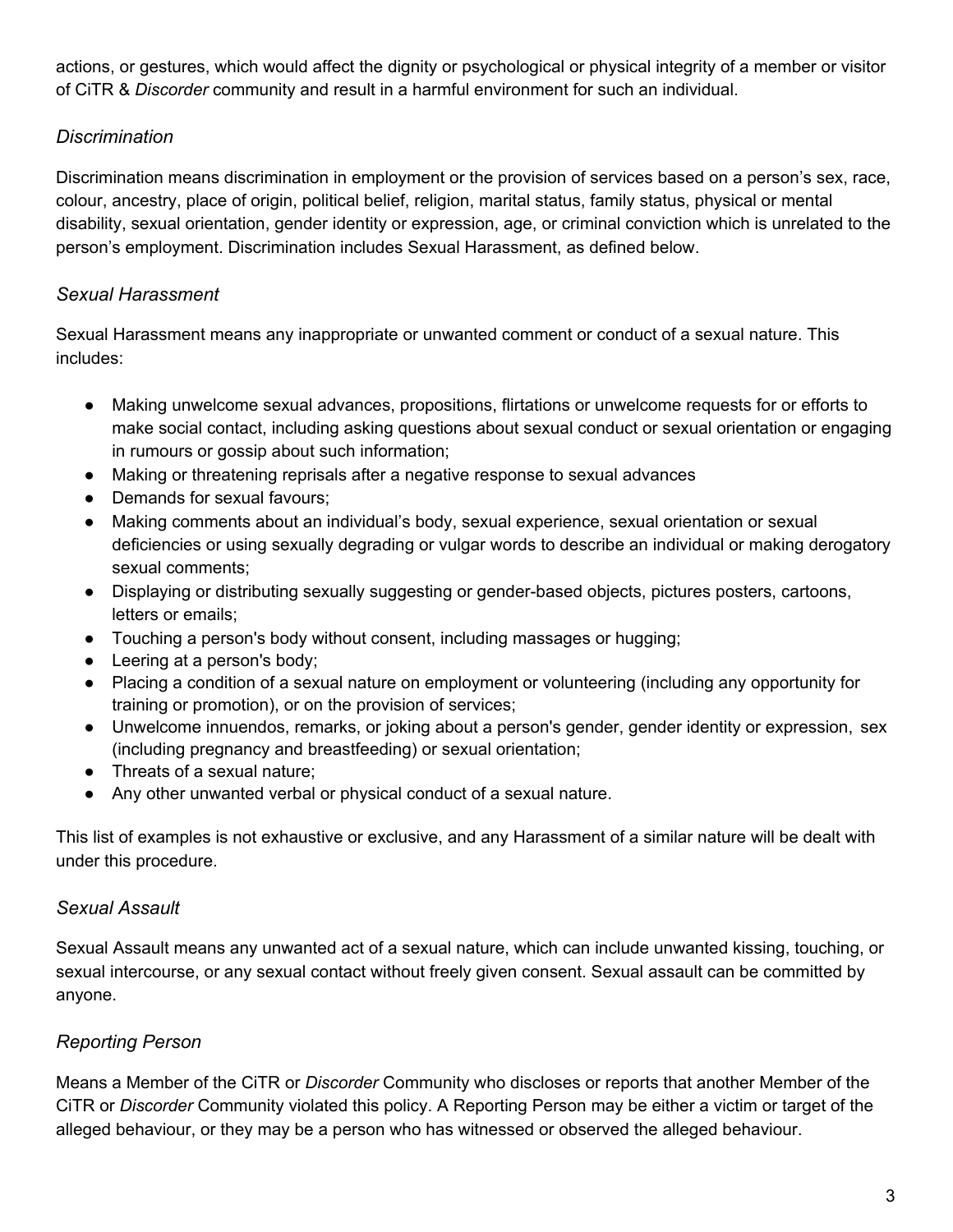## *Responding Person*

Means a Member of the CiTR or *Discorder* Community accused of violating this policy.

### *Retaliation*

Retaliation means engaging in conduct that may reasonably be perceived to:

- Adversely affect a Reporting Person or witness' living, working or learning environment because of their engagement of this policy and its associated procedures or because of their participation in an investigation under this policy;
- Prevent a person from making a report, engaging this policy and its associated procedures or from participating in an investigation under this policy.

# **Policy**

## *Confidentiality*

Given the sensitive nature of matters covered under this policy, when a Reporting Person discloses or reports an incident, they may request that their reportage remain confidential, to the extent possible and except where disclosure is necessary to investigate or resolve a complaint or report.

Ensuring confidentiality is a key principle in creating an environment and culture where individuals feel safe to disclose or report, and seek support and accommodation. CiTR & *Discorder* are committed to ensuring such an environment and culture exists, and that the Reporting Person's wishes are prioritized, and the privacy and confidentiality of a Responding Person will also be respected.

There are, however, limits to confidentiality under specific circumstances such as where:

- 1. An individual is determined to be at imminent and serious risk of harming themselves;
- 2. An individual is determined to be at imminent and serious risk of harming another;
- 3. There is considerable suspicion that a minor is involved as a victim of assault;
- 4. Records are subpoenaed by a court of law, or disclosure is otherwise required by law.

Any member of the CiTR & *Discorder* community who receives a disclosure or report is expected to treat it with confidentiality.

The core CiTR & *Discorder* staff members will be required to sign a confidentiality agreement with respect to receiving disclosures or reports of any of the behaviours covered by this policy. In the instance that a staff member who has received a disclosure or report feels it necessary to bring another staff or Board member into the conversation, they will ensure that the Reporting Person is aware of this decision, unless the circumstances 1-4 (above) apply.

## *Support*

Steps will be taken to ensure that the person who has experienced any behaviours covered by this policy has their lead followed in the process after a disclosure or report is made. CiTR & *Discorder* are able to offer these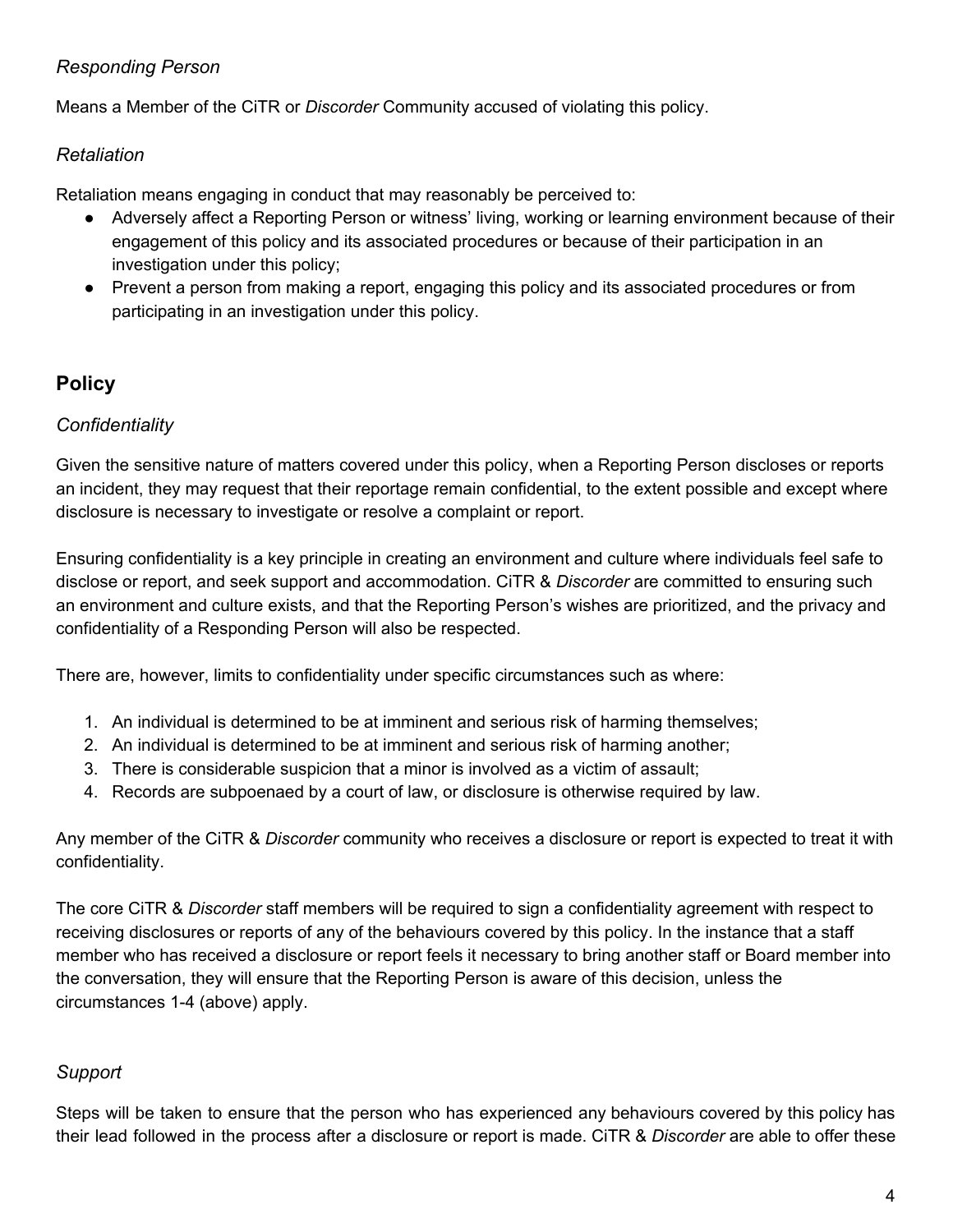individuals information regarding support services both internal and external to CiTR & *Discorder*, including accompaniments to external services if requested.

CiTR & *Discorder* will consider requests for accommodation from employees who have experienced any behaviours covered by this policy, including imposing appropriate and reasonable interim measures pending conclusion of an investigation or determination of final resolution.

CiTR & *Discorder* will not tolerate any Retaliation, directly or indirectly, against anyone who, in good faith, reports, gives evidence or otherwise participates in a process under this Policy.

#### *Disclosure*

In the case of an incident(s) of Bullying and Harassment, Discrimination or Sexual Harassment or Assault, the person who has experienced these behaviours may choose to make an informal disclosure of the incident to CiTR's Station Manager or Volunteer Manager. If the individual does not feel comfortable with approaching either of these staff members, they may approach another staff member, or member of CiTR & *Discorder*'s Board of Directors.

In the informal disclosure process, the staff or Board of directors member who receives the disclosure will not make any written report, unless the specific circumstances #1-4 as listed in the "Confidentiality" section of this policy apply. The staff or Board of directors member will work with the disclosing individual to determine what supports they would like, and help them to access outside support if necessary.

Where an informal disclosure is made, no investigation of the complaint will be undertaken by CiTR or *Discorder*.

### *Reporting*

In the case of an incident(s) of Bullying and Harassment, Discrimination or Sexual Harassment or Assault, the person who has experienced these behavious who is choosing to make a formal report (the "Reporting Person") should approach the Station Manager or Volunteer Manager. If the Reporting Person does not feel comfortable with approaching either of these staff members, they may approach another staff member, or member of CiTR & *Discorder*'s Board of Directors.

It is the duty of the person receiving the formal report to ensure that the Reporting Person is aware of the outcomes that may result from a formal report, including an investigation into their complaint or report.

In the formal reporting process, the staff or Board of directors member who receives the formal report will make a written report of the incident(s). The initial report and any subsequent reports will be stored in a locked cabinet in the Station Manager's office, unless the circumstances of the report necessitate storage outside the CiTR & *Discorder* office. In this instance, the staff or Board of directors member who received the report(s) will determine the most secure place for them, with the approval of the Reporting Person.

If both parties involved are students of the University of British Columbia, the Reporting Person may choose to pursue the University of British Columbia's non-academic misconduct process, in which case the Reporting Person has access to the UBC Ombudsperson. The Reporting Person also has access to the Alma Mater Society Ombudsperson.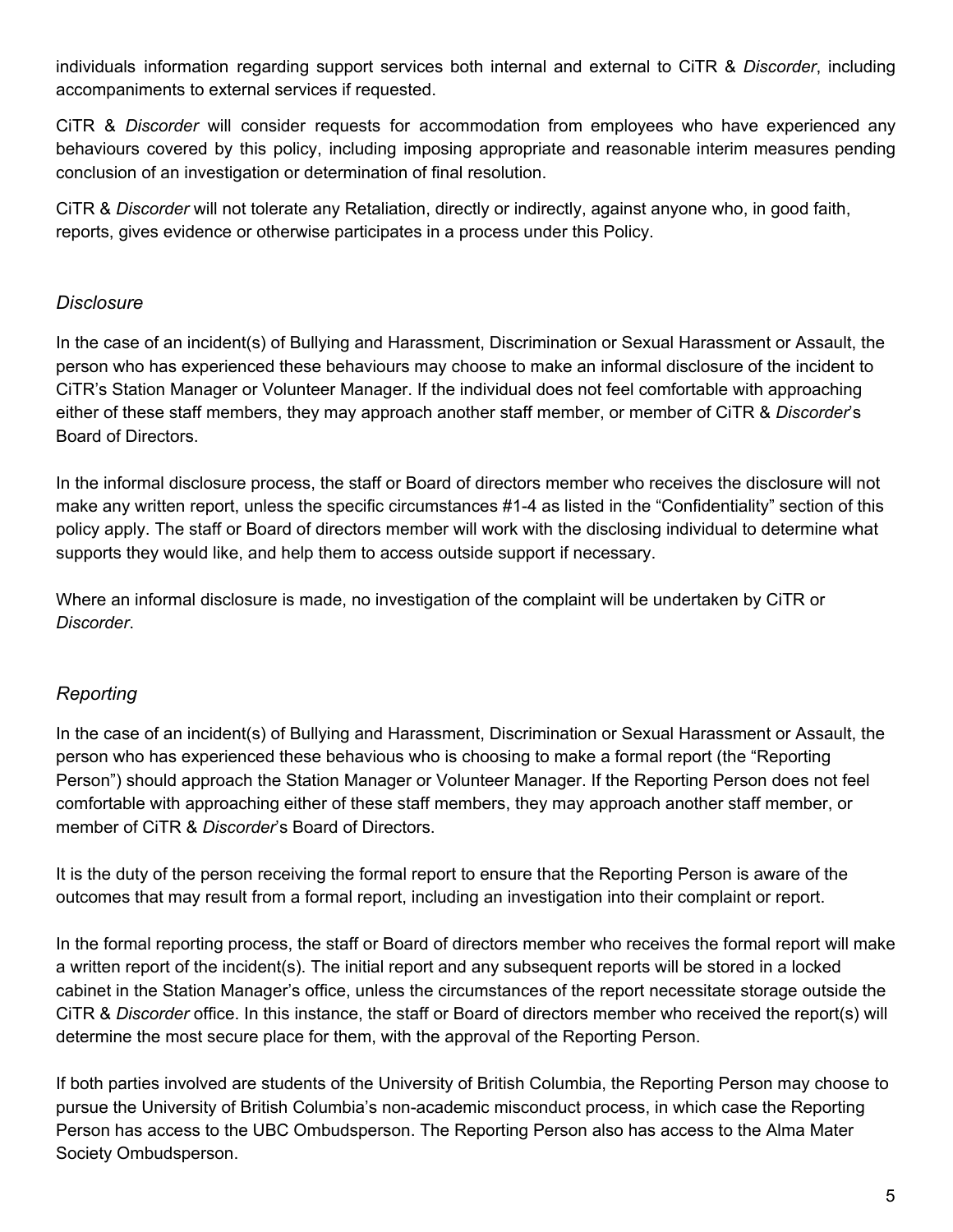The Reporting Person also has the option of filing a complaint or report with a third party, including law enforcement, if the behaviours complained of are of a criminal nature.

## *Investigation*

Where a formal report is made by a Reporting Person, it will be investigated by CiTR & *Discorder*, following the process set out below. All reports/complaints will be taken seriously, and will be dealt with fairly and promptly.

If the subject matter of a formal complaint or report fits within the definitions of Bullying and Harassment, Harassment, Discrimination, Sexual Harassment or Sexual Assault, it will be investigated. The investigation will be approached in an unbiased manner. An investigator will be appointed by the Board of Directors, and that investigator may be internal or external to CiTR & *Discorder*, depending on the circumstances of the complaint or report.

Both the Reporting Person and the Responding Person are entitled to a fair hearing. Both will be interviewed, as well as any other witnesses. The Responding Person will be given the details of the complaint or report, and will be provided with a reasonable opportunity to respond.

All investigation proceedings will be documented and upon completion of the investigation, the assigned investigator will file a confidential report of findings with recommendations. Both parties will be notified of the result of the investigation.

### *Resolution*

If the complaint is found to be substantiated and the Responding Person is a member of the CiTR & *Discorder* community, CiTR & *Discorder* will refer to its Disciplinary Policy when deciding on remedial or corrective action. Disciplinary action may include action up to and including termination of the employment or volunteer relationship. The recommendation will be brought forth to CiTR & *Discorder*'s Board of Directors for consultation and approval. Following this, CiTR & *Discorder* may do one or more of the following in addition to those processes outlined in the Disciplinary Policy:

- Request the Responding Person attend counselling or workshops before continuing to participate in the organization;
- Ban the Responding Person from CiTR & *Discorder* on the conditions set out under gross misconduct in the CiTR & *Discorder* Disciplinary Policy;
- Review and/or modify this policy and procedures.

CiTR & *Discorder* will work to the best of their ability to deal with disclosures and reports in a timely manner, and ensure that the safety of the disclosing or Reporting Person is the first priority throughout the duration of both the informal or formal process.

Complaints of Sexual Harassment and Assault, Bullying and Harassment or Discrimination are serious matters. Individuals who are found to have made false or malicious complaints may be subject to disciplinary action, up to and including dismissal.